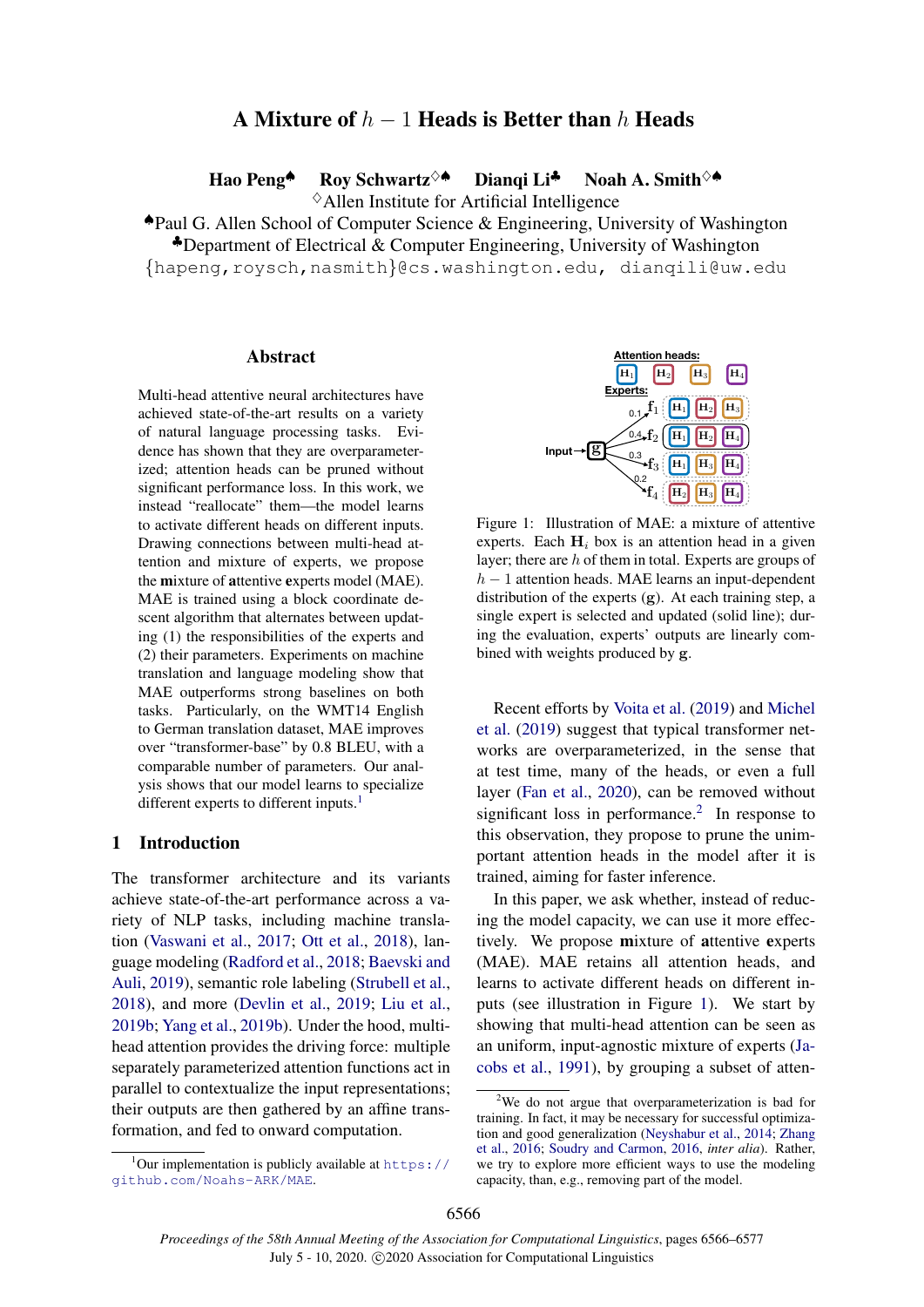tion heads as an expert  $(\S2.2)$  $(\S2.2)$ . We then introduce MAE, which instead of uniformly weighting the experts, complements the experts with a learned, input-dependent function that assigns their responsibilities (§[2.3\)](#page-2-0). To train MAE, we propose a two-step algorithm based on block coordinate descent  $(\S$ [3\)](#page-2-1), which alternates between updating the experts' responsibilities and their parameters.

We evaluate MAE on machine translation and language modeling (§[4\)](#page-3-0). Our approach outperforms strong baselines on both; on the WMT14 English to German MT dataset, MAE outperforms transformer-base [\(Vaswani et al.,](#page-9-0) [2017\)](#page-9-0) by 0.8 BLEU with a negligible increase in the number parameters. Our analysis shows that MAE learns to encourage different experts to specialize on different inputs  $(\S$ [5\)](#page-5-0).

## 2 MAE: Mixture of Attentive Experts

This section describes MAE in detail. It is inspired by a mixture-of-experts view of multi-head attention, which we present in §[2.2.](#page-1-0) Specifically, we show that multi-head attention can be viewed as a mixture of uniformly weighted experts, each consisting of a subset of attention heads. Based on this observation, we propose MAE, which learns to weight the experts  $(\S2.3)$  $(\S2.3)$  depending on the input. We begin by laying out notation and necessary background in §[2.1.](#page-1-1)

#### <span id="page-1-1"></span>2.1 Background: Mixture of Experts

Mixture of experts is a well-established technique for ensemble learning [\(Jacobs et al.,](#page-8-4) [1991\)](#page-8-4). It jointly trains a set of **expert models**  $\{\mathbf{f}_i\}_{i=1}^k$  that are intended to specialize across different input cases. The outputs produced by the experts are aggregated by a linear combination, with a "gating function"  $\mathbf{g} = [g_1, \dots, g_k]$  determining the importance of each expert in the final decision:

$$
MoE(\mathbf{x}) = \sum_{i=1}^{k} g_i(\mathbf{x}) \cdot \mathbf{f}_i(\mathbf{x}).
$$
 (1)

The gating function can be parameterized by, e.g., a neural network. We will also refer to g as the responsibilities or weights of the experts.

## <span id="page-1-0"></span>2.2 Multi-Head Attention: a Mixture-of-Experts Perspective

Multi-head attention is the key building block for the state-of-the-art transformer architectures [\(Vaswani et al.,](#page-9-0) [2017\)](#page-9-0). At its core are multiple separately parameterized attention heads. An attention head takes as input a  $n$ -by- $d$  matrix **X**, with each row being the vector representation of an input element. It contextualizes the input using a dot-product attention mechanism:

$$
\widetilde{\mathbf{H}}_i = \text{softmax}\left(\mathbf{X} \mathbf{Q}_i \mathbf{K}_i^\top \mathbf{X}^\top\right) \mathbf{X} \mathbf{V}_i, \quad (2)
$$

where  $\mathbf{Q}_i$ ,  $\mathbf{K}_i$ , and  $\mathbf{V}_i$  are learned matrices,<sup>[3](#page-1-2)</sup> and the softmax normalizes row-wise. The outputs of attention heads are then concatenated and fed through a learned affine transformation:

<span id="page-1-3"></span>
$$
\mathbf{Z} \triangleq \text{MultiHead}(\mathbf{X}) = \left[ \widetilde{\mathbf{H}}_1; \dots; \widetilde{\mathbf{H}}_h \right] \mathbf{W} \quad (3)
$$

where  $W$  is a learned matrix, and  $h$  denotes the number of attention heads.

We now present a different computation equivalent to Eq. [3,](#page-1-3) aiming for a smoother transition into following sections. Let  $H_i = H_i W_i$ , where  $W_i$  is a block submatrix of W, i.e.,  $W =$  $[\mathbf{W}_1^\top; \mathbf{W}_2^\top, \dots; \mathbf{W}_h^\top]^\top$ . Then

<span id="page-1-4"></span>
$$
\mathbf{Z} = \left[ \widetilde{\mathbf{H}}_1; \ldots; \widetilde{\mathbf{H}}_h \right] \mathbf{W} = \sum_{i=1}^h \mathbf{H}_i.
$$
 (4)

Eq. [4](#page-1-4) provides a different view of the output computation of the multi-head attention: each attention head first projects the contextualized representation with a learned matrix (i.e.,  $H_i = \tilde{H}_i W_i$ ), then their outputs are gathered with a sum (Eq. [4\)](#page-1-4). We now show that this can be seen as a uniformly weighted mixture of experts.

A mixture-of-experts perspective. Let us take a closer look at Eq. [4](#page-1-4) and rewrite it:

<span id="page-1-5"></span>
$$
\mathbf{Z} = \frac{1}{h-1} \sum_{i=1}^{h} (-1+h) \mathbf{H}_i
$$
  
=  $\frac{1}{h-1} \left( -\sum_{i=1}^{h} \mathbf{H}_i + \sum_{i=1}^{h} \sum_{j=1}^{h} \mathbf{H}_j \right)$   
=  $\sum_{i=1}^{h} \frac{1}{h} \frac{h}{h-1} \left( -\mathbf{H}_i + \sum_{j=1}^{h} \mathbf{H}_j \right)$   
gate  $g_i$ 

Eq. [5](#page-1-5) interprets multi-head attention as a mixture of  $\binom{h}{h}$  $\binom{h}{h-1} = h$  experts. It first constructs a set of h experts  $\{f_i(\cdot; \theta_i)\}\$ , with  $\theta_i$  denoting  $f_i$ 's param-

<span id="page-1-2"></span><sup>&</sup>lt;sup>3</sup>Some authors explicitly distinguish queries, keys, and values [\(Vaswani et al.,](#page-9-0) [2017\)](#page-9-0). These inputs can sometimes differ, e.g., in encoder-decoder attention. We suppress such differences for clarity.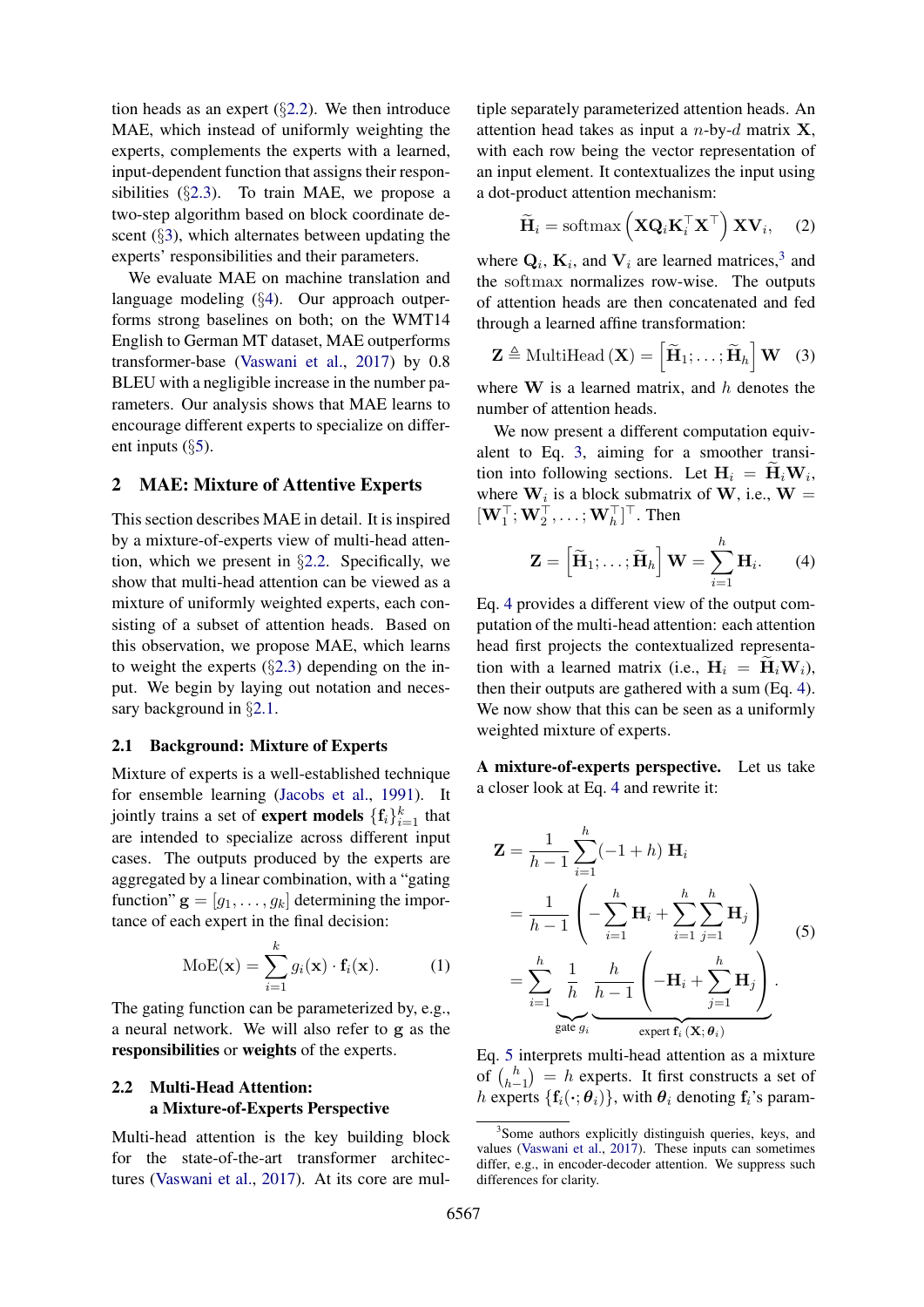eters.  $f_i(\cdot; \theta_i)$  is a parameterized function of the input, which calculates a sum of the outputs by all but the ith attention head. This is achieved by subtracting  $\mathbf{H}_i$  from  $\sum_{j=1}^h \mathbf{H}_j$ , then scaling up the results by  $h/(h-1)$ . The experts share part of the parameters: any two share  $h - 2$  attention heads. A uniform responsibility of  $1/h$  is used.

Discussion. Viewing multi-head attention through this MoE lens suggests some interesting consequences. One can replace the input-agnostic responsibility in Eq. [5](#page-1-5) with a function over the input. Indeed, we have good reasons for doing so. [Voita et al.](#page-9-5) [\(2019\)](#page-9-5) and [Michel et al.](#page-9-6) [\(2019\)](#page-9-6) show that for transformer networks, a handful of important attention heads are sufficient to achieve good test-time performance. They propose to prune the rest using an input-agnostic procedure. Instead of doing so, here we see a potential alternative: keep all the heads, but only activate those that are important to the input. This motivates MAE, which we now introduce.

## <span id="page-2-0"></span>2.3 MAE: Learning to Weight Experts

MAE is inspired by the connections between MoE and multi-head attention we draw in §[2.2.](#page-1-0) On top of multi-head attention, MAE learns an inputdependent parameterized gating function  $g(\cdot; \phi)$ to complement the experts. More formally, the uniform responsibility  $1/h$  in Eq. [5](#page-1-5) is replaced by  $g(\cdot;\phi)$ : given input **X**, MAE outputs

$$
\sum_{i=1}^{h} g_i(\mathbf{X}; \boldsymbol{\phi}) \cdot \mathbf{f}_i(\mathbf{X}; \boldsymbol{\theta}_i).
$$
 (6)

Experts  $f_i$  are the same as those in Eq. [5.](#page-1-5)

 $g(\cdot; \phi)$  is parameterized with a multi-layer perceptron (MLP) followed by a softmax. It first averages X along the row (i.e., the sequence direction), and then feeds the results through a twolayer tanh-MLP.  $g(\cdot; \phi)$  outputs a normalized hdimensional vector using a softmax, indicating the responsibilities of the experts. It can be seen as a learned probability distribution over the experts.

MAE can learn to assign more responsibility to the experts that are more important to the given input, allowing them to contribute more. MAE is applicable wherever multi-head attention is used. For example, in a machine translation experiment  $(\S4.2)$  $(\S4.2)$ , we replace with MAE all the multi-head attention in a transformer network, including the self-attention in all encoder and decoder layers, as well as those attending over the encoded source

from the decoder. Each of them is separately treated as a mixture of experts, and has its own gating function. The additional parameter overhead is small: gating functions account for only 3–5% parameters of the full model (Appendix [A\)](#page-10-0).

## <span id="page-2-1"></span>3 Training MAE with Block Coordinate Descent

It is straightforward to jointly train the experts and the gating functions in an MAE model using backpropagation. However, in line with previous observations [\(Shen et al.,](#page-9-10) [2019\)](#page-9-10), we empirically observe that this is prone to degenerate solutions where the gating functions tend to learn to similarly weight the experts (see  $\S 5.1$ ).<sup>[4](#page-2-2)</sup>

As a remedy, we propose a block coordinate descent (BCD) training. At a high level, training is decomposed into two interleaving steps: A G step updates the gating function  $g(\cdot; \phi)$ , fixing the experts; an F step fixes the gating function and updates *one* randomly selected expert  $f_i(\cdot; \theta_i)$ .<sup>[5](#page-2-3)</sup> The computations for G and F steps differ:

- In a G step, MAE outputs a linear combination of the experts' outputs, and only updates the gating function's parameters (Algorithm [1\)](#page-3-1). *No* expert is updated.
- An F step computes the experts' responsibilities  $g(X)$ , according to which an expert i is then sampled (Algorithm [2\)](#page-3-2). MAE computes the output with  $f_i$ , which is then updated, without updating the gating function or other experts.<sup>[6](#page-2-4)</sup>

<span id="page-2-5"></span>A non-differentiable sampling from g is involved in F steps. It does not create difficulties for the

<span id="page-2-2"></span><sup>&</sup>lt;sup>4</sup>Besides the undesired degeneracy, we also find that the model suffers worse overfitting when  $\theta$  and  $\phi$  are jointly updated (Appendix [B\)](#page-10-1). One possible reason is that, compared to the standard multi-head attention, the learned gates give the model additional capacity to compensate for the experts' errors with others' outputs at *training* time, hurting generalization [\(Jacobs et al.,](#page-8-4) [1991\)](#page-8-4). Another common degeneracy of MoEs is the "rich get richer" where one of the experts is always picked and others ignored. As observed by [Voita](#page-9-5) [et al.](#page-9-5) [\(2019\)](#page-9-5), this can happen when the experts are trained to be sparsely weighted. When tuning the hyperparameters, we observe the "rich get richer" degeneracy if the learning rate is set too large.

<span id="page-2-3"></span><sup>&</sup>lt;sup>5</sup>For clarity, our discussion focuses on  $\theta$  and  $\phi$ . The rest of the model, e.g., the word embeddings in a transformer network, are updated along with  $\theta$ . Training aims to minimize loss  $\mathcal L$  over  $\{\theta, \phi\}.$ 

<span id="page-2-4"></span><sup>&</sup>lt;sup>6</sup>In mini-batch training, which we use in the experiments, different experts can be sampled for different instances in a mini-batch. This is because g depends on the inputs. This means that multiple experts will be updated in an F step, but each due to a subset of the examples in the mini-batch.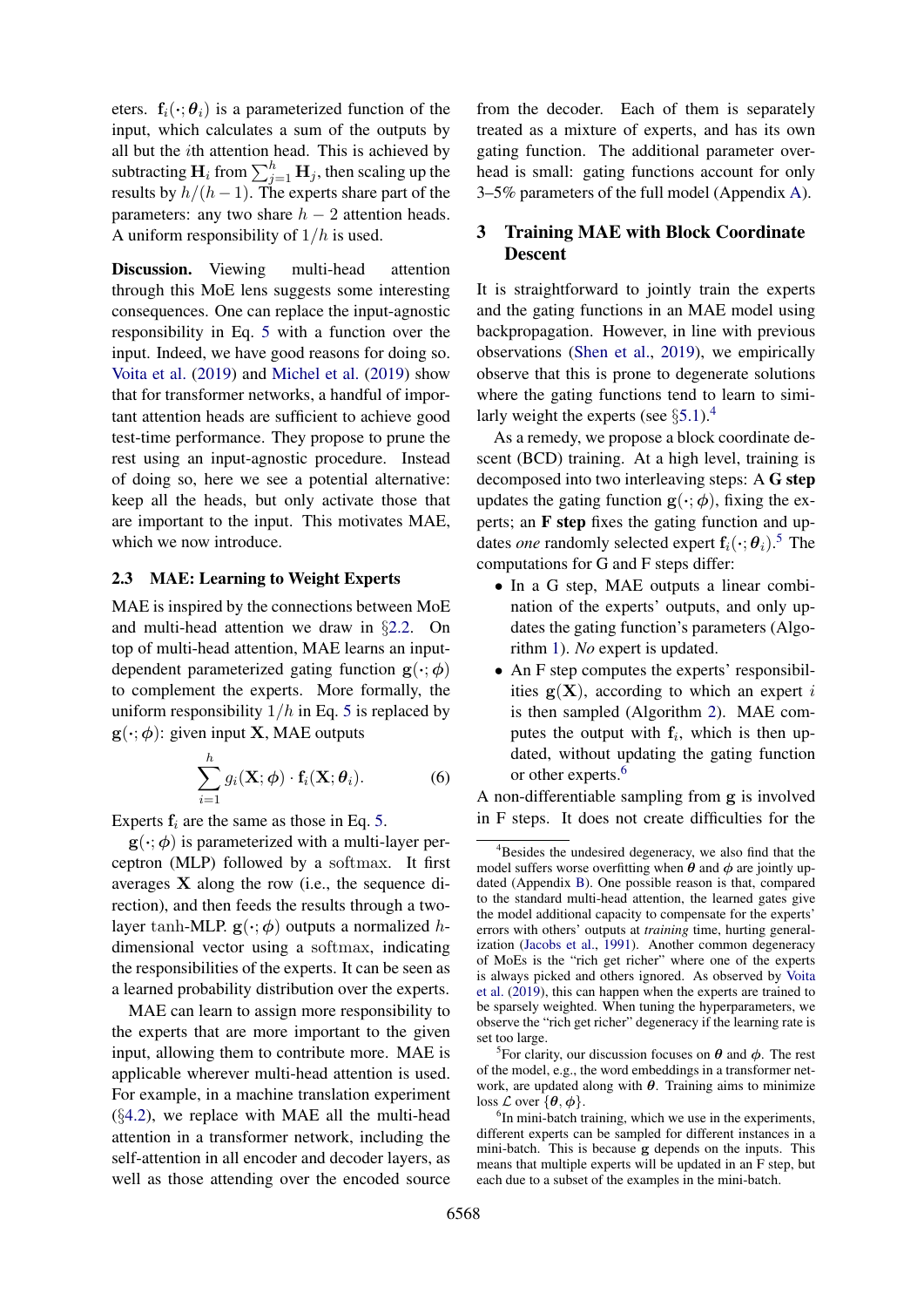<span id="page-3-1"></span>Algorithm 1 A G step update for MAE, with step size  $\eta$ .

|    | 1: procedure $MAEG(X)$                                                                                                          |
|----|---------------------------------------------------------------------------------------------------------------------------------|
| 2: | $\mathbf{Z} \leftarrow \sum_{i=1}^{h} g_i(\mathbf{X}; \boldsymbol{\phi}) \cdot \mathbf{f}_i(\mathbf{X}; \boldsymbol{\theta}_i)$ |
| 3: | Forwardprop with $Z$ and calculate $\mathcal{L}$ .                                                                              |
| 4: | Calculate $\nabla_{\phi} \mathcal{L}$ with backprop.                                                                            |
| 5: | $\phi \leftarrow \phi - \eta \cdot \nabla_{\phi} \mathcal{L}.$                                                                  |
|    | 6: end procedure                                                                                                                |

<span id="page-3-2"></span>Algorithm 2 An F step update for MAE, with step size  $\eta$ .

1: procedure MAEF(X) 2: Draw  $i \sim \text{Cat}(\mathbf{g}(\mathbf{X}; \boldsymbol{\phi}))$ 3:  $\mathbf{Z} \leftarrow \mathbf{f}_i(\mathbf{X}; \boldsymbol{\theta}_i)$ 4: Forwardprop with  $\mathbf Z$  and calculate  $\mathcal L$ . 5: Calculate  $\nabla_{\theta_i} \mathcal{L}$  with backprop. 6:  $\theta_i \leftarrow \theta_i - \eta \cdot \nabla_{\theta_i} \mathcal{L}.$ 7: end procedure

backpropagation, since an F step never calculates the gradients w.r.t.  $\phi$ . At test time, the computation is the same as that in a G step, i.e., MAE outputs a linear combination of the experts, weighted by g.

Training time overhead. A straightforward training procedure is to, for each training instance, first take a G step, and then an F step. This doubles the forward propagation computation overhead. In practice, it is not necessary to take G steps as frequently as F steps, since they only update a small portion of the model. In the experiments, we take G steps one fifth as frequently as F steps: we make G updates every 5 epochs while always take F steps. In preliminary experiments, we find this reduces training time overhead without significant impact on the performance.[7](#page-3-3)

Algorithm [3](#page-3-4) summarizes the block coordinate descent training in a given epoch.

Connections to dropout. In the above block coordinate descent training algorithm, an F step samples an expert to update, and ignores the rest in both forward and backward computation. It is reminiscent of dropout [\(Srivastava et al.,](#page-9-11) [2014\)](#page-9-11). Specifically, selecting expert  $f_i$  is equivalent to

<span id="page-3-4"></span>Algorithm 3 Block coordinate descent (BCD) training for MAE, at epoch  $e$ .  $D$  denotes the training data.[8](#page-3-5)

|    | 1: <b>procedure</b> $BCD(\mathcal{D} = {\mathbf{X}_i}_i, e)$ |
|----|--------------------------------------------------------------|
| 2: | for $X_i \in \mathcal{D}$ do                                 |
| 3: | $\triangleright$ Take G steps every 5 epochs.                |
| 4: | if e mod $5 = 0$ then                                        |
| 5: | $MAEG(X_i)$                                                  |
| 6: | end if                                                       |
| 7: | $\triangleright$ Always do F step updates.                   |
| 8: | $MAEF(X_i)$                                                  |
| 9: | end for                                                      |
|    | 10: end procedure                                            |

dropping head  $i$ .<sup>[9](#page-3-6)</sup> In other words, the F steps (Algorithm [2\)](#page-3-2) can be seen as a structured dropout applied to the attention heads, but with learned input-dependent drop probabilities. When g is a constant vector with elements  $1/h$ , it recovers the head dropout, which is also explored by concurrent work [\(Fan et al.,](#page-8-3) [2020\)](#page-8-3).

So far, we view MAE as a mixture of  $h$  experts, each consisting of  $h - 1$  attention heads. One can, of course, generalize this to other settings, e.g., mixing  $\binom{h}{h}$  $\binom{h}{h-2}$  experts, each containing  $h-2$  heads. From the dropout view, this translates to dropping more attention heads: dropping  $t$  heads out of  $h$  is equivalent to applying a dropout with drop probability  $t/h$ , in the sense that their expected numbers of dropped units are the same.

Despite the similarity between MAE and dropout, a key difference exists between the two: with the latter, the constant dropout probability is set *a priori*, while MAE uses a gating function  $g(\cdot; \phi)$  to calculate a learned, input-dependent dropout probability.

## <span id="page-3-0"></span>4 Experiments

We empirically evaluate MAE on machine translation ( $\S 4.2$ ) and language modeling ( $\S 4.3$ ) benchmarks. We first introduce the compared models (§[4.1\)](#page-3-7).

#### <span id="page-3-7"></span>4.1 Compared Models

MAE is evaluated under two settings:

• MAE-7 mixes 8 experts each with 7 attention heads.

<span id="page-3-3"></span> $7$ In this way, training time for MAE is roughly 1.2 times longer than that of the transformer network it builds on.

<span id="page-3-5"></span><sup>&</sup>lt;sup>8</sup>Although we assume supervised learning, we suppress the gold outputs for notational clarity. We slightly overload the notation and denote by  $X_i$  the training instance, although they cab also be the outputs of intermediate layers.

<span id="page-3-6"></span><sup>&</sup>lt;sup>9</sup>Recall from Eq. [5](#page-1-5) that  $f_i$  includes all but head *i*.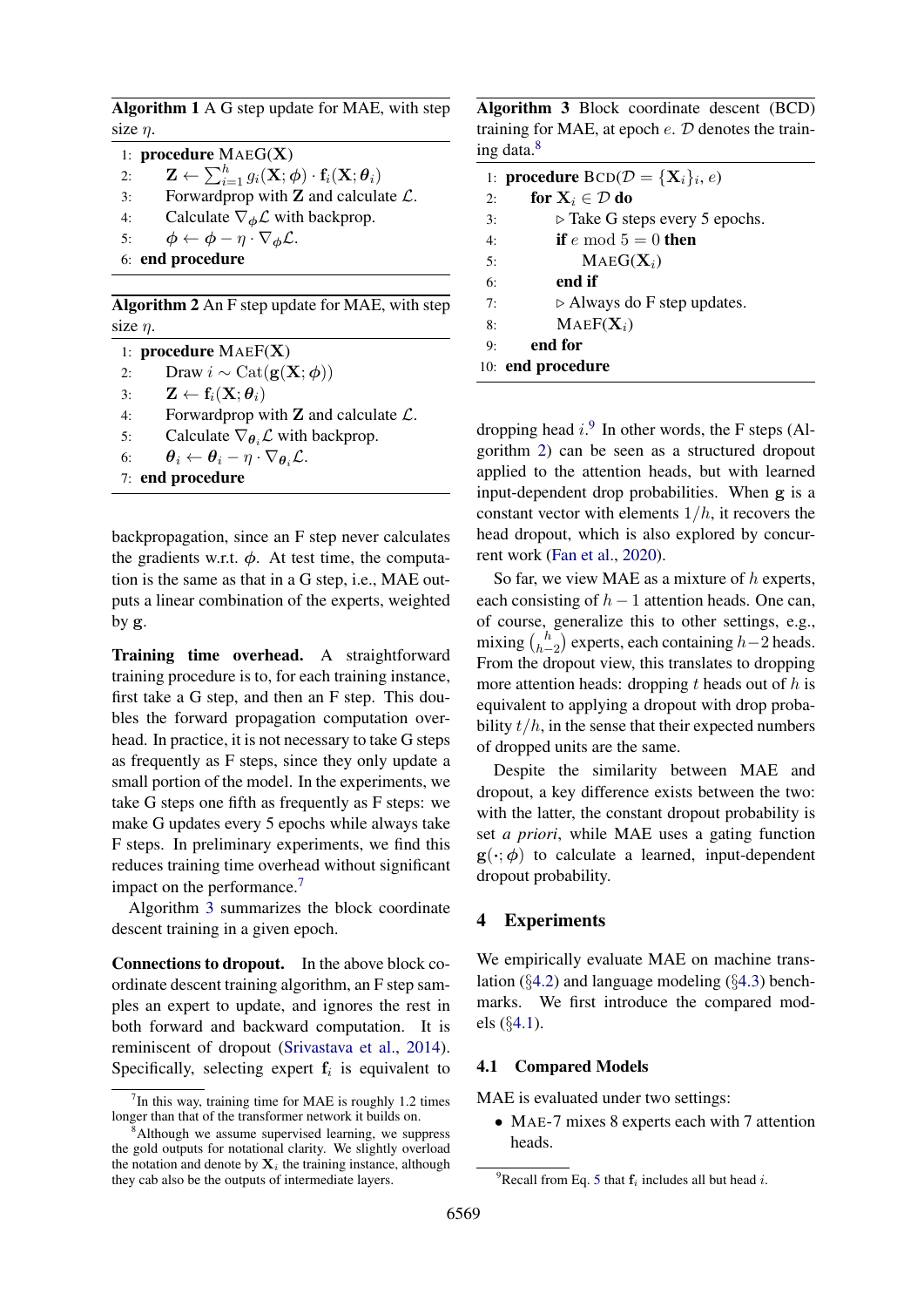• MAE-6 is similar to MAE-7, but mixes  $\binom{8}{2}$  ${8 \choose 2} =$ 28 experts each with 6 attention heads.<sup>[10](#page-4-2)</sup>

We compare MAE to the following baselines.

- BASE is a sequence-to-sequence model based on the transformer architecture.
- NOBCD is the same model as MAE, but does not use block coordinate descent training. Instead, it jointly updates *all* experts and the gating function at training time, as discussed at the start of §[3.](#page-2-1)
- UNI-MAE-7 is similar to MAE but does not have parameterized gating functions. It builds on BASE, and mixes 8 experts, each with 7 attention heads. Constant uniform responsibilities are assigned to the experts. At each training step, it updates *one* uniformly sampled expert; at test time, the outputs of all experts are averaged according to Eq. [5.](#page-1-5)
- UNI-MAE-6 mixes 28 6-attention-head experts, and is otherwise the same as UNI-MAE-7.

We refer the readers to Appendix [A](#page-10-0) for implementation details.

#### <span id="page-4-0"></span>4.2 Machine Translation

Datasets. We experiment with two machine translation datasets:

- WMT14 EN-DE [\(Bojar et al.,](#page-8-5) [2014\)](#page-8-5).<sup>[11](#page-4-3)</sup> Following previous practice [\(Vaswani et al.,](#page-9-0) [2017\)](#page-9-0) we train on WMT14, and designate newstest2013 and newstest2014 as development and test data respectively. Our preprocessing follows that of [Vaswani et al.](#page-9-0) [\(2017\)](#page-9-0) and [Ott et al.](#page-9-1) [\(2018\)](#page-9-1). A shared source-target vocabulary is used, with 32k byte pair encoding types (BPE; [Sennrich et al.,](#page-9-12) [2016\)](#page-9-12).
- IWSLT14 DE-EN [\(Cettolo et al.,](#page-8-6)  $2014$ ).<sup>[12](#page-4-4)</sup> It is based on TED talks, and is much smaller compared to WMT14. We use the preprocessing from [Edunov et al.](#page-8-7) [\(2018\)](#page-8-7). Following previous practice, we use separate vocabularies for the source and target, with around 9K and 7K BPE types respectively.

Table [1](#page-4-5) summarizes some statistics of the datasets.

<span id="page-4-5"></span>

| Data                     |  | Train Dev. Test Vocab. |
|--------------------------|--|------------------------|
| WMT14 4.5M 3K 3K 32K     |  |                        |
| IWSLT14 160K 7K 7K 9K/7K |  |                        |

Table 1: Some statistics for WMT14 and IWSLT14 datasets. We use separate source and target vocabularies in IWSLT14 experiments.

Evaluation. The models are evaluated using BLEU [\(Papineni et al.,](#page-9-13) [2002\)](#page-9-13). A beam search with beam size 5 is used. In the WMT14 experiments, we follow [Vaswani et al.](#page-9-0) [\(2017\)](#page-9-0), and apply a com-pound split postprocessing.<sup>[13](#page-4-6)</sup>

Results. Table [2](#page-5-2) summarizes WMT14 EN-DE translation test performance. The base and large sized transformer models are due to [Vaswani et al.](#page-9-0) [\(2017\)](#page-9-0). To control for compounding factors, we additionally compare to our implementation of the base sized model (BASE). It achieves slightly better performance than [Vaswani et al.](#page-9-0) [\(2017\)](#page-9-0), with a 0.3 BLEU edge. MAE-7 improves over the base transformer by 0.8 BLEU, obtaining similar performance to the large-size transformer of [Vaswani](#page-9-0) [et al.](#page-9-0) [\(2017\)](#page-9-0) using less than a third as many parameters. Since we do not see similar improvement by UNI-MAE-7, we attribute this gain to inputdependent expert weighting. Having a smaller number of heads for each expert, MAE-6 slightly underperforms MAE-7, and so does UNI-MAE-6 in comparison to UNI-MAE-7. Finally, NOBCD gets worse performance than the transformer baseline, demonstrating the importance of the block coordinate decent training.

We observe similar trends on the IWSLT14 DE-EN dataset, summarized in Table [3.](#page-5-3) The BASE model here is similar to the base-sized transformer in the WMT14 experiment, but with a smaller hidden dimension. MAE-7 outperforms BASE by 0.9 BLEU. Interestingly, UNI-MAE-7 improves over BASE by 0.3 BLEU, possibly because the regularization effect of random expert selection training helps more on this smaller dataset.<sup>[14](#page-4-7)</sup>

#### <span id="page-4-1"></span>4.3 Token-level Language Modeling

Dataset. We experiment with the WikiText-103 dataset [\(Merity et al.,](#page-9-14) [2016\)](#page-9-14). It contains articles

<span id="page-4-2"></span><sup>&</sup>lt;sup>10</sup>Preliminary results show that mixing experts with fewer heads leads to underwhelming performance. We conjecture this is due to too strong a regularization effect  $(\S$ [3\)](#page-2-1).

<span id="page-4-3"></span><sup>11</sup>[https://drive.google.com/a/](https://drive.google.com/a/haopeng.name/uc?export=download&id=0B_bZck-ksdkpM25jRUN2X2UxMm8)

[haopeng.name/uc?export=download&id=0B\\_](https://drive.google.com/a/haopeng.name/uc?export=download&id=0B_bZck-ksdkpM25jRUN2X2UxMm8) [bZck-ksdkpM25jRUN2X2UxMm8](https://drive.google.com/a/haopeng.name/uc?export=download&id=0B_bZck-ksdkpM25jRUN2X2UxMm8)

<span id="page-4-4"></span><sup>12</sup><http://workshop2014.iwslt.org/>.

<span id="page-4-6"></span><sup>13</sup>[https://github.com/tensorflow/](https://github.com/tensorflow/tensor2tensor/blob/master/tensor2tensor/utils/get_ende_bleu.sh)

[tensor2tensor/blob/master/tensor2tensor/](https://github.com/tensorflow/tensor2tensor/blob/master/tensor2tensor/utils/get_ende_bleu.sh) [utils/get\\_ende\\_bleu.sh](https://github.com/tensorflow/tensor2tensor/blob/master/tensor2tensor/utils/get_ende_bleu.sh)

<span id="page-4-7"></span><sup>&</sup>lt;sup>14</sup>Selecting an expert can be seen dropping one attention head in training (§[3\)](#page-2-1).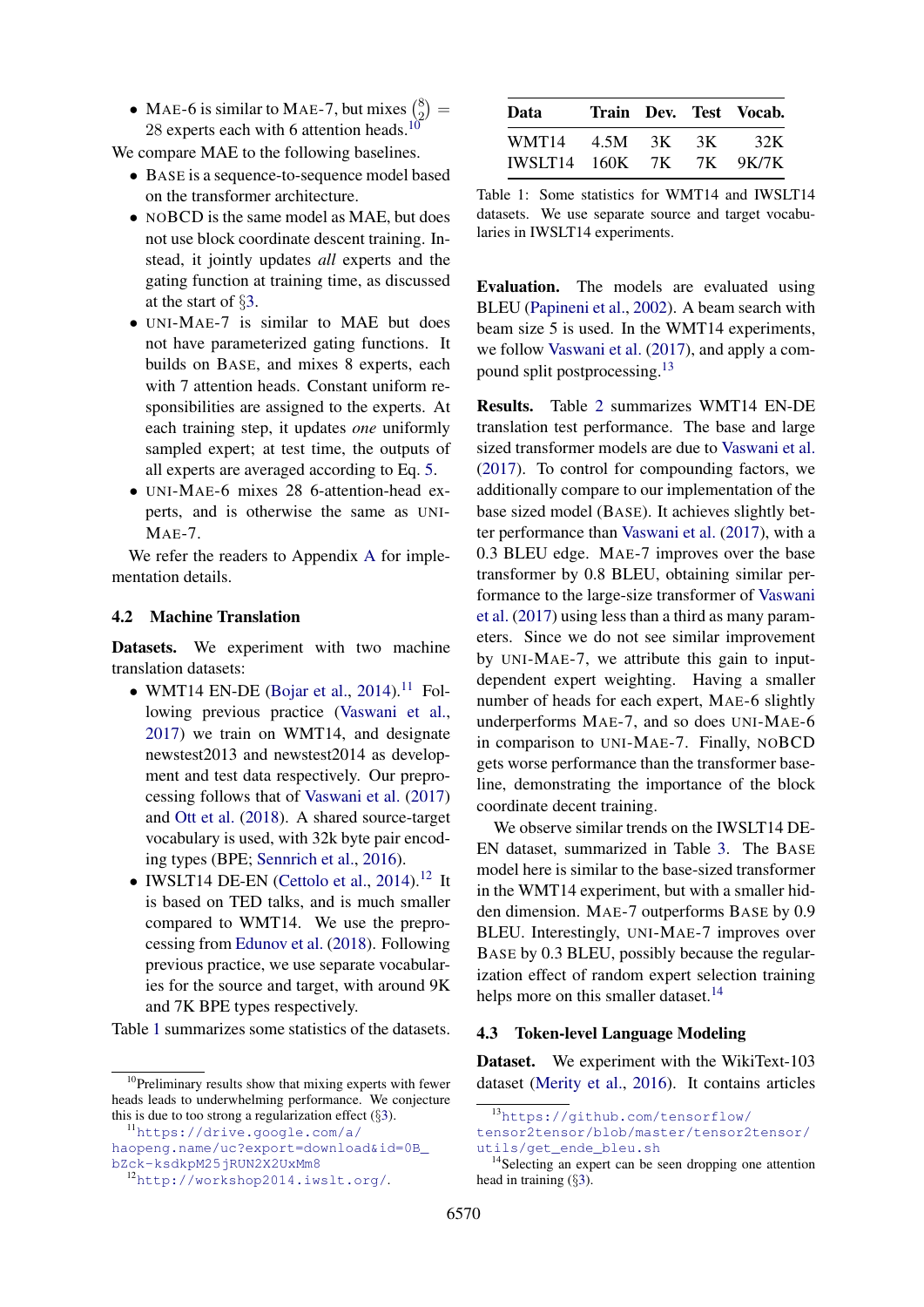<span id="page-5-2"></span>

| Model                      |      | <b>BLEU</b> # Params. |
|----------------------------|------|-----------------------|
| <b>Base Transformer</b>    | 27.3 | 65M                   |
| Large Transformer          | 28.4 | 213M                  |
| <b>BASE</b>                | 27.6 | 61M                   |
| $\sqrt[4]{\text{NOBCD}}$   | 27.5 | 63M                   |
| <sup>†</sup> UNI-MAE-7     | 27.7 | 61M                   |
| <sup>†</sup> UNI-MAE-6     | 27.6 | 61M                   |
| $^{\dagger\ddagger}$ MAE-7 | 28.4 | 63M                   |
| $^{\dagger\ddagger}$ Mae-6 | 28.1 | 63M                   |

Table 2: WMT14 EN-DE translation test performance on newstest2014. † randomly select an expert to update for each training instance, and ‡ learns a gating function to weight the experts. Transformer performance in the first two rows are due to [Vaswani et al.](#page-9-0) [\(2017\)](#page-9-0).

<span id="page-5-3"></span>

| Model                       |      | <b>BLEU</b> # Params. |
|-----------------------------|------|-----------------------|
| <b>BASE</b>                 | 34.6 | 39M                   |
| $\sqrt[{\ddagger}]{N}$ OBCD | 34.8 | 41M                   |
| $\dagger$ UNI-MAE-7         | 34.9 | 39M                   |
| <sup>†</sup> UNI-MAE-6      | 35.0 | 39M                   |
| $^{\dagger\ddagger}$ MAE-7  | 35.5 | 41M                   |
| $^{\dagger\ddagger}$ MAE-6  | 35.4 | 41M                   |

Table 3: IWSLT14 GE-DE test set performance. See Table [2](#page-5-2) caption for indications of the superscripts.

from English Wikipedia, with a 268K-sized vocabulary. The training/development/test data respectively have 103M/218K/246K tokens.

Setting. Here the BASE model is the strong language model by [Baevski and Auli](#page-8-0) [\(2019\)](#page-8-0). It is based on a 16-layer transformer network; each multi-head attention layer has 8 heads. It uses different embedding dimensions for the tokens, based on their frequencies. We closely follow [Baevski](#page-8-0) [and Auli](#page-8-0) [\(2019\)](#page-8-0) in terms of hyperparameters and training procedures. The readers are referred to their paper and Appendix [A](#page-10-0) for further architecture and hyperparameter details.

Notes on context size. [Baevski and Auli](#page-8-0) [\(2019\)](#page-8-0) study the effect of context window, i.e., the number of history tokens the model attends over. They find that using larger context sizes lead to better performance [\(Baevski and Auli,](#page-8-0) [2019,](#page-8-0) Table 5). Their best setting uses a 3,072 training context size, and 2,048 at test time (i.e., the model has access 2,048 tokens before predicting any token at test time). However, we are not able to train MAE,

<span id="page-5-5"></span>

| <b>Model</b>               |       | <b>Perplexity # Params.</b> |
|----------------------------|-------|-----------------------------|
| $*BASE(B&A, 2019)$         | 18.70 | 247M                        |
| BASE (B&A, 2019)           | 19.03 | 247M                        |
| $\overline{N}$ NOBCD       | 19.12 | 249M                        |
| $\dagger$ UNI-MAE-7        | 19.26 | 247M                        |
| $^{\dagger\ddagger}$ MAE-7 | 18.71 | 249M                        |

Table 4: Language modeling performance on WikiText-103 test set (lower is better).  $\star$ Trains/evaluates with 3,072/2,048 context sizes and therefore not directly comparable to other models which use 512/480 sized ones. See Table [2](#page-5-2) caption for the indications of other superscripts. Bold font indicates the best performance using smaller context sizes. The first two rows are due to Table 5 of [Baevski](#page-8-0) [and Auli](#page-8-0) [\(2019\)](#page-8-0).

nor replicate their results, under this setting—our GPUs have far less memory, and it is impossible to even load a 3,072-token context chunk.<sup>[15](#page-5-4)</sup> Therefore we train and evaluate MAE and UNI-MAE-7 with smaller 512/480 context sizes, also explored by [Baevski and Auli](#page-8-0) [\(2019\)](#page-8-0), which allows for a head-to-head comparison.

Results. Table [4](#page-5-5) shows the perplexity on WikiText-103 test data. When trained under the same setting, MAE outperforms [Baevski and Auli](#page-8-0) [\(2019\)](#page-8-0) by more than 0.3 perplexity. Interestingly, despite the much smaller context at both training and test time, MAE matches the best setting by [Baevski and Auli](#page-8-0) [\(2019\)](#page-8-0). UNI-MAE-7 and NOBCD *underperform* the baseline (higher perplexity).

## <span id="page-5-0"></span>5 Analysis

This section first empirically confirms that MAE learns to activate different experts on different inputs in §[5.1.](#page-5-1) We then run a synthetic experiment to explore MAE's potential in transfer learning (§[5.2\)](#page-6-0).

## <span id="page-5-1"></span>5.1 Does MAE Learn to Specialize the Experts?

One of the appealing properties of MoE models is that they could learn to activate different experts, depending on what "expertise" is needed for the

<span id="page-5-4"></span><sup>15</sup>[Baevski and Auli](#page-8-0) [\(2019\)](#page-8-0) use NVIDIA Tesla V100 GPUs with 32GB memory, while we only have access to GeForce RTX 2080 Ti, with 11GB memory.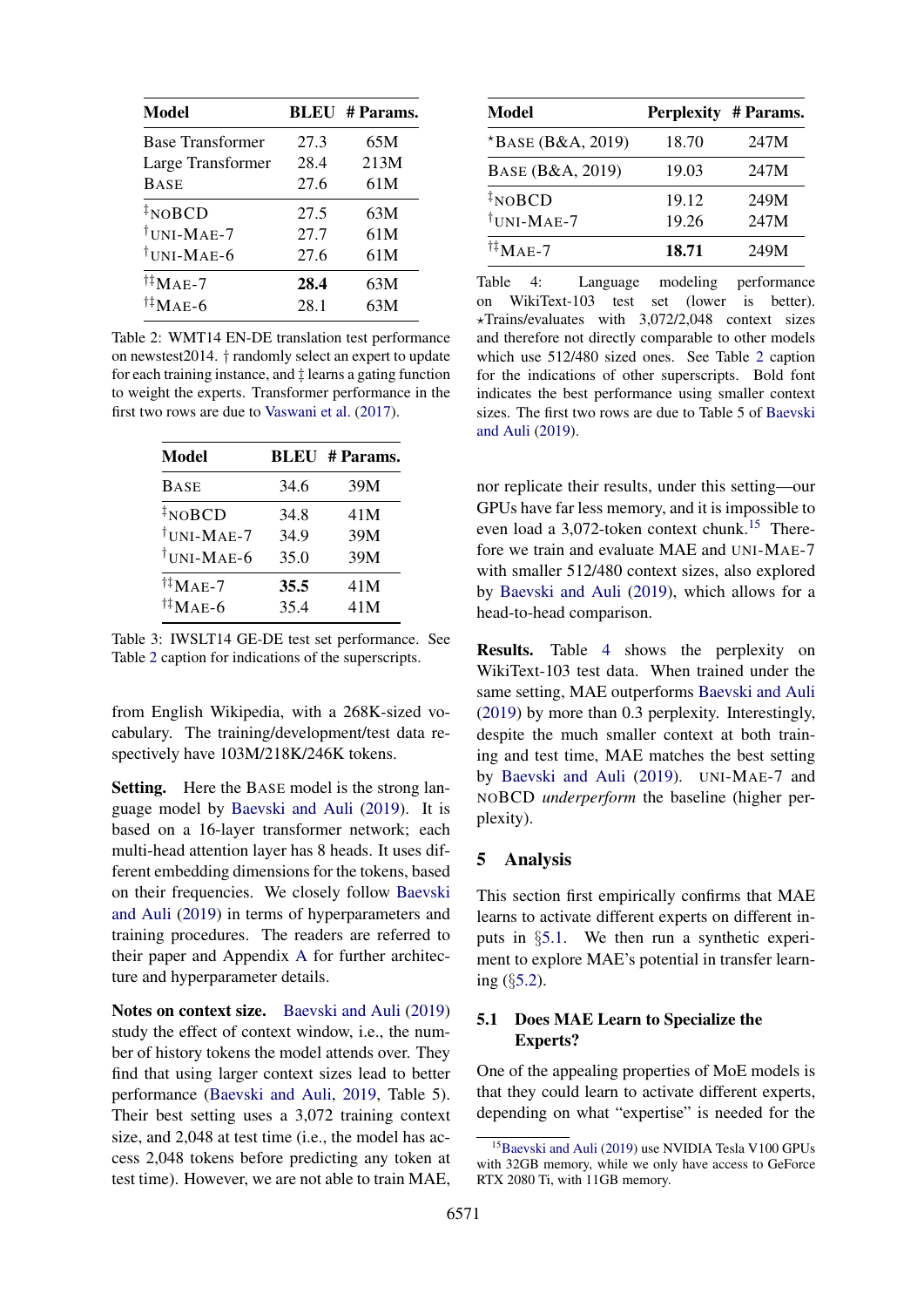<span id="page-6-3"></span>

| <b>Model</b>                            | BLEU                  | Diff.                      |
|-----------------------------------------|-----------------------|----------------------------|
| $UNI-MAE-7$<br>One random expert        | 26.6<br>$25.8_{+0.2}$ | $\downarrow 0.8_{\pm 0.2}$ |
| <b>NOBCD</b><br>Most specialized expert | 26.7<br>26.0          | $\downarrow 0.7$           |
| $MAE-7$<br>Most specialized expert      | 27.1<br>26.8          | $\downarrow$ 0.3           |

Table 5: Performance decrease for different models on WMT14 development set when only one expert is used for each multi-head attention layer [\(5.1\)](#page-5-1).

input. Does MAE learn to do so? We empirically study this question, and present evidence indicating that it does, at least in part. We consider the encoders of the UNI-MAE-7, NOBCD, and the MAE-7 models trained on WMT14.<sup>[16](#page-6-1)</sup>

We first study whether BCD training helps drifting MAE away from uniformly weighting the experts agnostic to the inputs. We treat the gating values as probabilities, and calculate their entropies:  $\mathcal{H}(\mathbf{g}) = -\sum_{i=1}^{h} g_i \cdot \log g_i$ , which are then averaged across different layers. The average entropy on the development set for MAE-7 is 1.91, lower than the 2.02 by the NOBCD model trained without BCD. In comparison, UNI-MAE-7 uniformly weights the experts and has the entropy of 2.08. This indicates that gating weights of MAE trained with BCD are more "focused" on one or a subset of experts than trained without.

Second, we study whether MAE learns to specialize different experts for different inputs. To do so we attribute the development instances to the experts that maximize the gating weights. For the first encoder layer of MAE-7, the percentages of instances attributed to each of the 8 experts are relatively balanced: 13%, 14%, 9%, 16%, 10%, 15%, 10%, 12%.<sup>[17](#page-6-2)</sup> This suggests that all experts are assigned a substantial part of the input, and it is *not* the case that BCD leads to a "rich get richer" outcome.

We then continue and explore whether MAE performs reasonably well when using only the most "specialized" experts. For each development instance, we select those experts maximizing the

<span id="page-6-4"></span>

| Expert 1           | Expert 2                           | Expert 3           | Expert 4         |
|--------------------|------------------------------------|--------------------|------------------|
| neumann<br>debuted | bell                               | candidacy<br>rose  | veil<br>monument |
| rental<br>worthy   | zero<br>computing<br>decentralized | submission<br>palm | fox<br>unnerved  |
| landloards         | reuters                            | roles              | remainder        |
|                    |                                    |                    |                  |
| Expert 5           | Expert 6                           | Expert 7           | Expert 8         |
| spoil              | menses                             | romans             | odds             |
| anybody            | technological                      | sticker            | heat             |
| endorsed           | inevitably                         | outdated           | marvel           |
| reserve            | bet                                | analyst            | ornate           |

Table 6: Indicative tokens for each expert (§[5.1\)](#page-5-1). Tokens attributed to Expert 2 are mostly computer science terminology; trends for other experts are less clear.

gating weights and ignore the rest, instead of linearly combining them as in Eq. [6.](#page-2-5) We see from Table [5](#page-6-3) a 0.3 BLEU decrease under this setting. In comparison, NOBCD has a larger performance decrease of 0.7 BLEU. NOBCD's performance drop is similar to that of UNI-MAE-7, for which we randomly select an expert at each layer and average the performance over 5 runs. These results support the proposition that MAE specializes better when trained with BCD.

Finally, we search for the tokens that are more likely to activate each expert. We compute the pointwise mutual information (PMI; [Church and](#page-8-8) [Hanks,](#page-8-8) [1990\)](#page-8-8) between tokens and experts:

$$
PMI(tokeni, expertj) = log \frac{p(tokeni, expertj)}{p(tokeni)p(expertj)}.
$$

Table [6](#page-6-4) lists the most indicative tokens of each expert, for the first layer. While some of the terms for some experts seem loosely related (e.g., *bell, reuters*, and *computing* for expert 2, it is hard to find clear patterns in most of them.

## <span id="page-6-0"></span>5.2 MAE's Potential in Transfer Learning: A Case Study

We now turn to evaluate another property of MAE: its potential for data-efficient transfer learning, by only updating the gating functions, freezing the experts. We consider the pretrain-then-finetune setting. Due to computation limits, we are unable to explore MAE for pre-training contextual representations [\(Peters et al.,](#page-9-15) [2018;](#page-9-15) [Devlin et al.,](#page-8-1) [2019\)](#page-8-1). Rather, we focus on the following small-scale machine translation experiments.

Setting. We explore finetuning on IWSLT14 EN-DE data, a MAE model pretrained on the

<span id="page-6-1"></span><sup>&</sup>lt;sup>16</sup>The same experiments can be done with the decoders, where the inputs to gating functions are German sentences. The authors lack German expertise, and interpretation of a following analysis would not have been possible for us.

<span id="page-6-2"></span><sup>&</sup>lt;sup>17</sup>We observe similar trends in other layers. See Appendix [C](#page-10-2) for more details.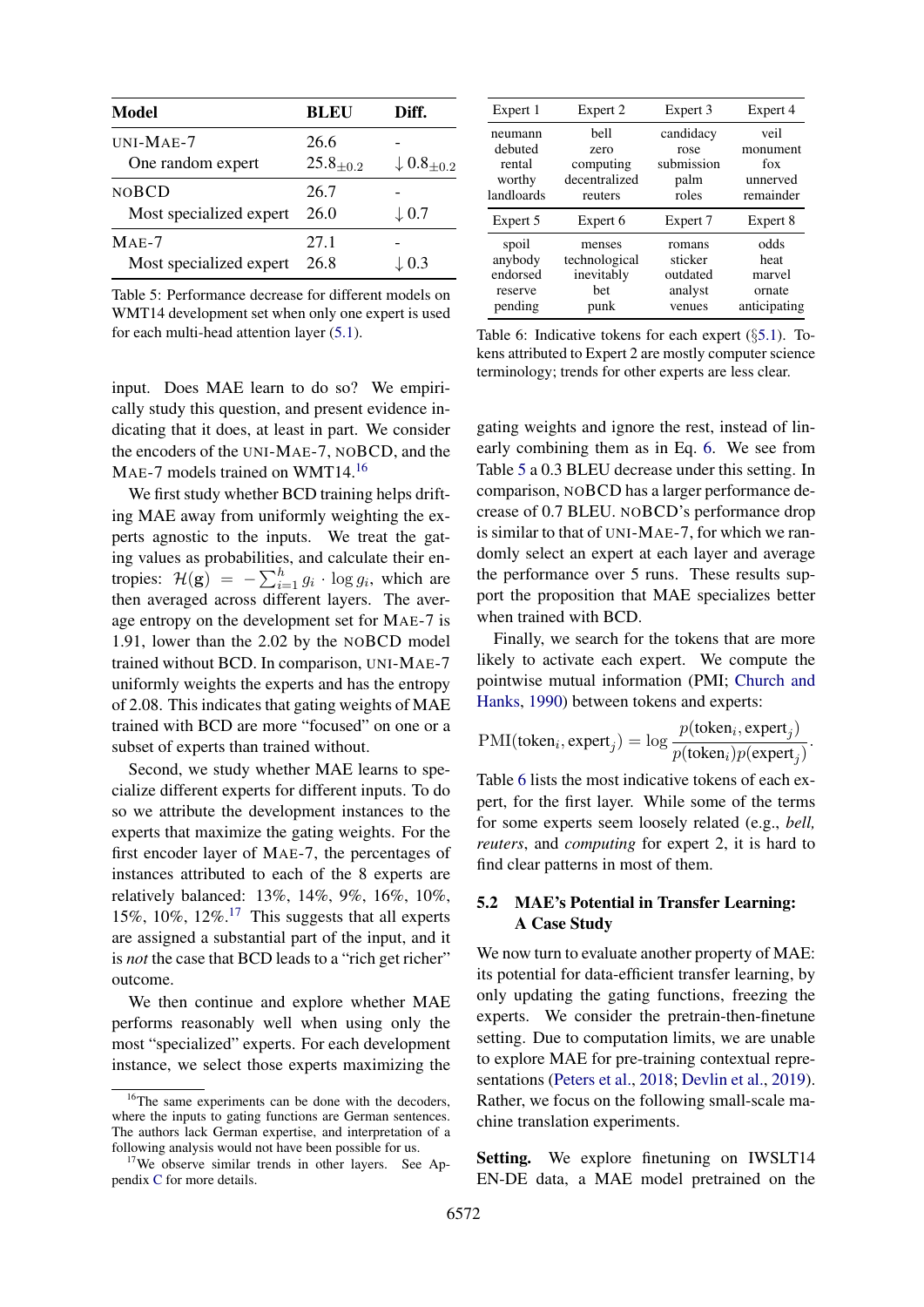<span id="page-7-2"></span>

Figure 2: IWSLT14 development performance of FTG+ and FTALL using different amount of training data (§[5.2\)](#page-6-0). When trained on less than 20% subset of the original training data, FTG+ outperforms FTALL.

much larger WMT14 dataset.<sup>[18](#page-7-0)</sup> We compare three finetuning methods:

- FTG finetunes the gating functions' parameters (i.e.,  $\phi$ ), keeping the rest frozen.
- FTG+ updates the parameter matrix W in Eq. [4](#page-1-4) in addition to  $\phi$ . The rest of the model parameters are fixed.
- FTALL updates all parameters.

As a baseline, NOFT is the out-of-box pretrained model without any finetuning. SCRATCH trains a MAE model from scratch.

Table [7](#page-7-1) summarizes the IWSLT14 EN-DE development set performance. Surprisingly, NOFT already outperforms SCRATCH without any finetuning. We attribute this improvement to the larger pretraining (WMT14) data. Only updating the gating functions, FTG improves over NOFT by 0.8 BLEU. Yet there is still a significant gap of 1.8 BLEU between FTG and FTALL. Interestingly, FTG+ almost matches the performance of FTALL, but only updates 1/9 as many parameters. Both FTG and FTG+ reach the best performance after around 1K gradient updates, i.e., one epoch, significantly less than FTALL or SCRATCH.

We further compare FTG+ and FTALL where less downstream training data is available. To simulate this, we randomly sample [5%, 10%, 25%, 50%, 75%] subsets of IWSLT14 training data, on which the pretrained model is finetuned. Figure [2](#page-7-2) plots their performance. We see a clear trend: as less training data is available, the gap between FTG+ and FTALL decreases; when less than 20% of the training data is available, FTG+ outperforms FTALL. These results suggest that finetuning MAE with FTG+ can be viable in lowresource transfer learning.

<span id="page-7-1"></span>

| <b>Method</b>  |      | <b>BLEU</b> # Params. | # Steps.          |  |
|----------------|------|-----------------------|-------------------|--|
| <b>SCRATCH</b> | 28.8 | 41M                   | 52K               |  |
| <b>NOFT</b>    | 29.3 | 0                     | $\mathbf{\Omega}$ |  |
| FTG            | 30.1 | 2M                    | 1 K               |  |
| $FTG+$         | 31.6 | 7M                    | 1 K               |  |
| <b>FTALL</b>   | 31.8 | 63M                   | 12K               |  |

Table 7: IWSLT14 development set performance of different finetuning methods (§[5.2\)](#page-6-0). The last two columns indicate the number of parameters to update, and the number of gradient steps needed to achieve the best development performance.

## 6 Related Work

Multi-head attention. An increasing amount of effort has been devoted into developing better attention mechanisms [\(Malaviya et al.,](#page-8-9) [2018;](#page-8-9) [Deng](#page-8-10) [et al.,](#page-8-10) [2018;](#page-8-10) [Sukhbaatar et al.,](#page-9-16) [2019;](#page-9-16) [Correia et al.,](#page-8-11) [2019;](#page-8-11) [Maruf et al.,](#page-9-17) [2019,](#page-9-17) *inter alia*), and improving transformer architectures [\(Shaw et al.,](#page-9-18) [2018;](#page-9-18) [Dehghani et al.,](#page-8-12) [2019;](#page-8-12) [Hao et al.,](#page-8-13) [2019;](#page-8-13) [Correia](#page-8-11) [et al.,](#page-8-11) [2019;](#page-8-11) [Yang et al.,](#page-9-19) [2019a,](#page-9-19) *inter alia*). Closely related, [Iida et al.](#page-8-14) [\(2019\)](#page-8-14) applies another attention mechanism over the attention heads, allowing a learned reweighting of them. Our work focuses on the connection between multi-head attention and MoE, and the BCD training it suggests and benefits from. Concurrent to our work, [\(Fan et al.,](#page-8-3) [2020\)](#page-8-3) study structurally pruning transformer layers for more efficient inference.

Another line of work aims to better understand the working of transformer models [\(Clark et al.,](#page-8-15) [2019;](#page-8-15) [Liu et al.,](#page-8-16) [2019a;](#page-8-16) [Tenney et al.,](#page-9-20) [2019,](#page-9-20) *inter alia*).

Mixture of experts. One of the most successful applications of MoE is ensemble learning [\(Caru](#page-8-17)[ana et al.,](#page-8-17) [2004;](#page-8-17) [Liu et al.,](#page-8-18) [2018;](#page-8-18) [Dutt et al.,](#page-8-19) [2017,](#page-8-19) *inter alia*). Recent efforts also explore MoE in sequence learning [\(Shazeer et al.,](#page-9-21) [2017\)](#page-9-21), and to promote diversity in text generation [\(He et al.,](#page-8-20) [2018;](#page-8-20) [Shen et al.,](#page-9-10) [2019;](#page-9-10) [Cho et al.,](#page-8-21) [2019,](#page-8-21) *inter alia*).

#### 7 Conclusion

We presented MAE. It is inspired by a mixture-ofexperts perspective of multi-head attention. With a learned gating function, MAE activates different experts on different inputs. MAE is trained using a block coordinate descent algorithm, which alternates between updating the responsibilities of

<span id="page-7-0"></span><sup>&</sup>lt;sup>18</sup>Here we reverse the translation direction of IWSLT14: §[4.2](#page-4-0) experimented with DE-EN, here we use EN-DE.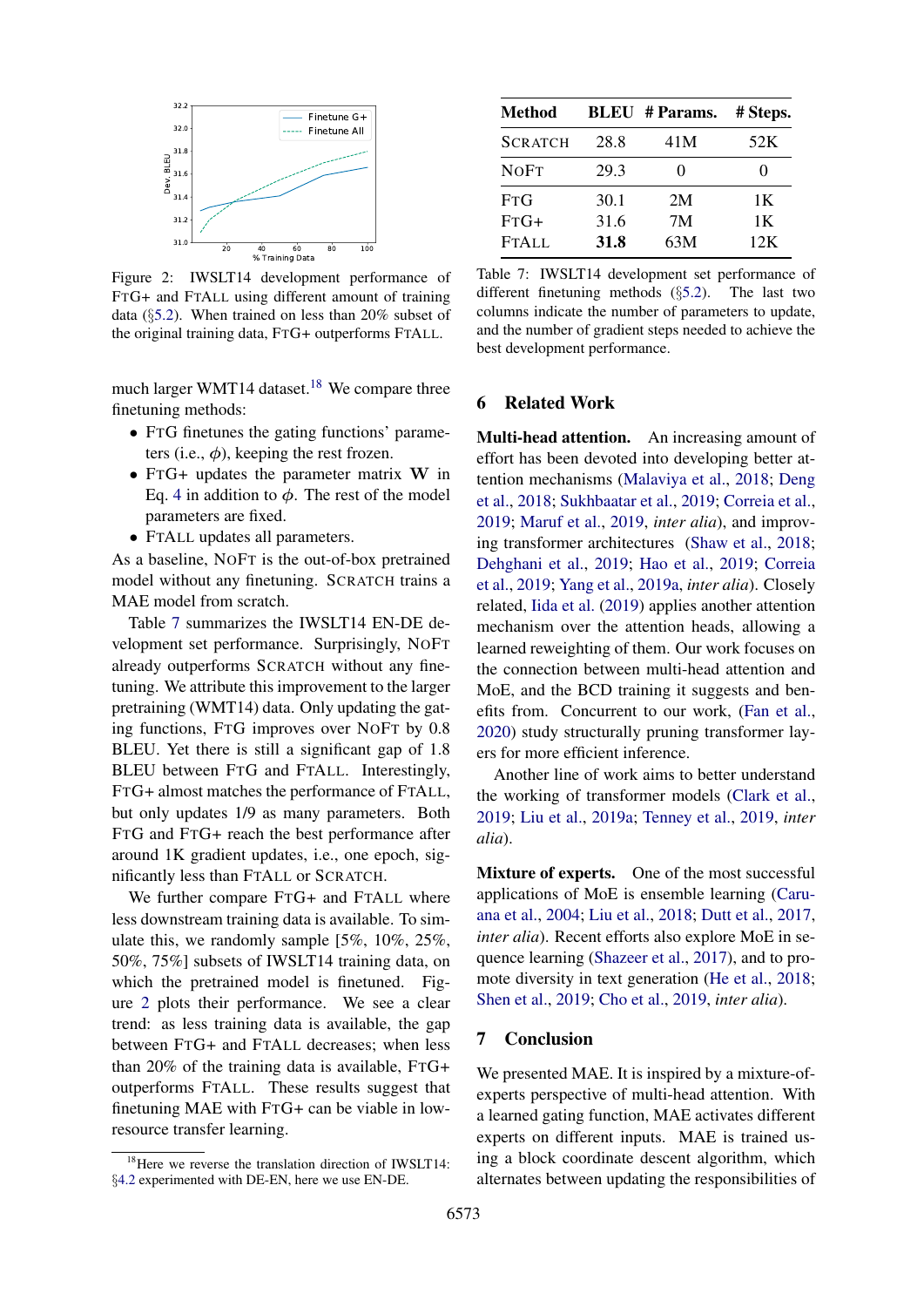the experts and their parameters. Our experiments show that MAE outperforms the transformer baselines on machine translation and language modeling benchmarks. The analysis shows that MAE learns to activate different experts. The code is publicly available at [https://github.com/](https://github.com/Noahs-ARK/MAE) [Noahs-ARK/MAE](https://github.com/Noahs-ARK/MAE).

#### Acknowledgments

We thank the anonymous reviewers, Yoav Artzi, Mandar Joshi, Jungo Kasai, Lingpeng Kong, Kenton Lee, Kelvin Luu, Will Merrill, Phoebe Mulcaire, Mark Neumann, Nikos Pappas, Ofir Press, Lianhui Qin, Swabha Swayamdipta, Vivek Srikumar, Sam Thomson, and Dani Yogatama for their helpful feedback. This work was supported in part by NSF grant 1562364, a Google Fellowship, and NVIDIA Corporation through the donation of a Tesla GPU.

## References

- <span id="page-8-0"></span>Alexei Baevski and Michael Auli. 2019. Adaptive input representations for neural language modeling. In *Proc. of ICLR*.
- <span id="page-8-5"></span>Ondřej Bojar, Christian Buck, Christian Federmann, Barry Haddow, Philipp Koehn, Johannes Leveling, Christof Monz, Pavel Pecina, Matt Post, Herve Saint-Amand, Radu Soricut, Lucia Specia, and Aleš Tamchyna. 2014. Findings of the 2014 workshop on statistical machine translation. In *Proc. of WMT*.
- <span id="page-8-17"></span>Rich Caruana, Alexandru Niculescu-Mizil, Geoff Crew, and Alex Ksikes. 2004. Ensemble selection from libraries of models. In *Proc. of ICML*.
- <span id="page-8-6"></span>Mauro Cettolo, Jan Niehues, Sebastian Stuker, Luisa ¨ Bentivogli, and Marcello Federico. 2014. Report on the 11th IWSLT evaluation campaign. In *Proc. of IWSLT*.
- <span id="page-8-21"></span>Jaemin Cho, Minjoon Seo, and Hannaneh Hajishirzi. 2019. Mixture content selection for diverse sequence generation. In *Proc. of EMNLP*.
- <span id="page-8-8"></span>Kenneth Ward Church and Patrick Hanks. 1990. Word association norms, mutual information, and lexicography. *Computational Linguistics*, 16(1):22–29.
- <span id="page-8-15"></span>Kevin Clark, Urvashi Khandelwal, Omer Levy, and Christopher D. Manning. 2019. What does BERT look at? an analysis of BERT's attention. In *Proc. of BlackBoxNLP*.
- <span id="page-8-11"></span>Gonçalo M. Correia, Vlad Niculae, and André F.T. Martins. 2019. Adaptively sparse transformers. In *Proc. of EMNLP*.
- <span id="page-8-12"></span>Mostafa Dehghani, Stephan Gouws, Oriol Vinyals, Jakob Uszkoreit, and Łukasz Kaiser. 2019. Universal transformers.
- <span id="page-8-10"></span>Yuntian Deng, Yoon Kim, Justin Chiu, Demi Guo, and Alexander Rush. 2018. Latent alignment and variational attention. In *Proc. of NeurIPS*.
- <span id="page-8-1"></span>Jacob Devlin, Ming-Wei Chang, Kenton Lee, and Kristina Toutanova. 2019. BERT: Pre-training of deep bidirectional transformers for language understanding. In *Proc. of NAACL*.
- <span id="page-8-19"></span>Anuvabh Dutt, Denis Pellerin, and Georges Quénot.<br>
2017. Coupled ensembles of neural networks. Coupled ensembles of neural networks. arXiv:1709.06053.
- <span id="page-8-7"></span>Sergey Edunov, Myle Ott, Michael Auli, David Grangier, and Marc'Aurelio Ranzato. 2018. Classical structured prediction losses for sequence to sequence learning. In *Proc. of NAACL*.
- <span id="page-8-3"></span>Angela Fan, Edouard Grave, and Armand Joulin. 2020. Reducing transformer depth on demand with structured dropout. In *Proc. of ICLR*.
- <span id="page-8-13"></span>Jie Hao, Xing Wang, Baosong Yang, Longyue Wang, Jinfeng Zhang, and Zhaopeng Tu. 2019. Modeling recurrence for transformer. In *Proc. of NAACL*.
- <span id="page-8-20"></span>Xuanli He, Gholamreza Haffari, and Mohammad Norouzi. 2018. Sequence to sequence mixture model for diverse machine translation. In *Proc. of CoNLL*.
- <span id="page-8-14"></span>Shohei Iida, Ryuichiro Kimura, Hongyi Cui, Po-Hsuan Hung, Takehito Utsuro, and Masaaki Nagata. 2019. Attention over heads: A multi-hop attention for neural machine translation. In *Proc. of ACL: Student Research Workshop*.
- <span id="page-8-22"></span>Sergey Ioffe and Christian Szegedy. 2015. Batch normalization: Accelerating deep network training by reducing internal covariate shift. In *Proc. of ICML*.
- <span id="page-8-4"></span>Robert A. Jacobs, Michael I. Jordan, Steven J. Nowlan, and Geoffrey E. Hinton. 1991. Adaptive mixtures of local experts. *Neural Computation*, 3(1):79–87.
- <span id="page-8-16"></span>Nelson F. Liu, Matt Gardner, Yonatan Belinkov, Matthew E. Peters, and Noah A. Smith. 2019a. Linguistic knowledge and transferability of contextual representations. In *Proc. of NAACL*.
- <span id="page-8-18"></span>Xuanqing Liu, Minhao Cheng, Huan Zhang, and Cho-Jui Hsieh. 2018. Towards robust neural networks via random self-ensemble. In *Proc. of ECCV*.
- <span id="page-8-2"></span>Yinhan Liu, Myle Ott, Naman Goyal, Jingfei Du, Mandar Joshi, Danqi Chen, Omer Levy, Mike Lewis, Luke Zettlemoyer, and Veselin Stoyanov. 2019b. RoBERTa: A robustly optimized BERT pretraining approach. arXiv:1907.11692.
- <span id="page-8-9"></span>Chaitanya Malaviya, Pedro Ferreira, and Andre FT ´ Martins. 2018. Sparse and constrained attention for neural machine translation. In *Proc. of ACL*.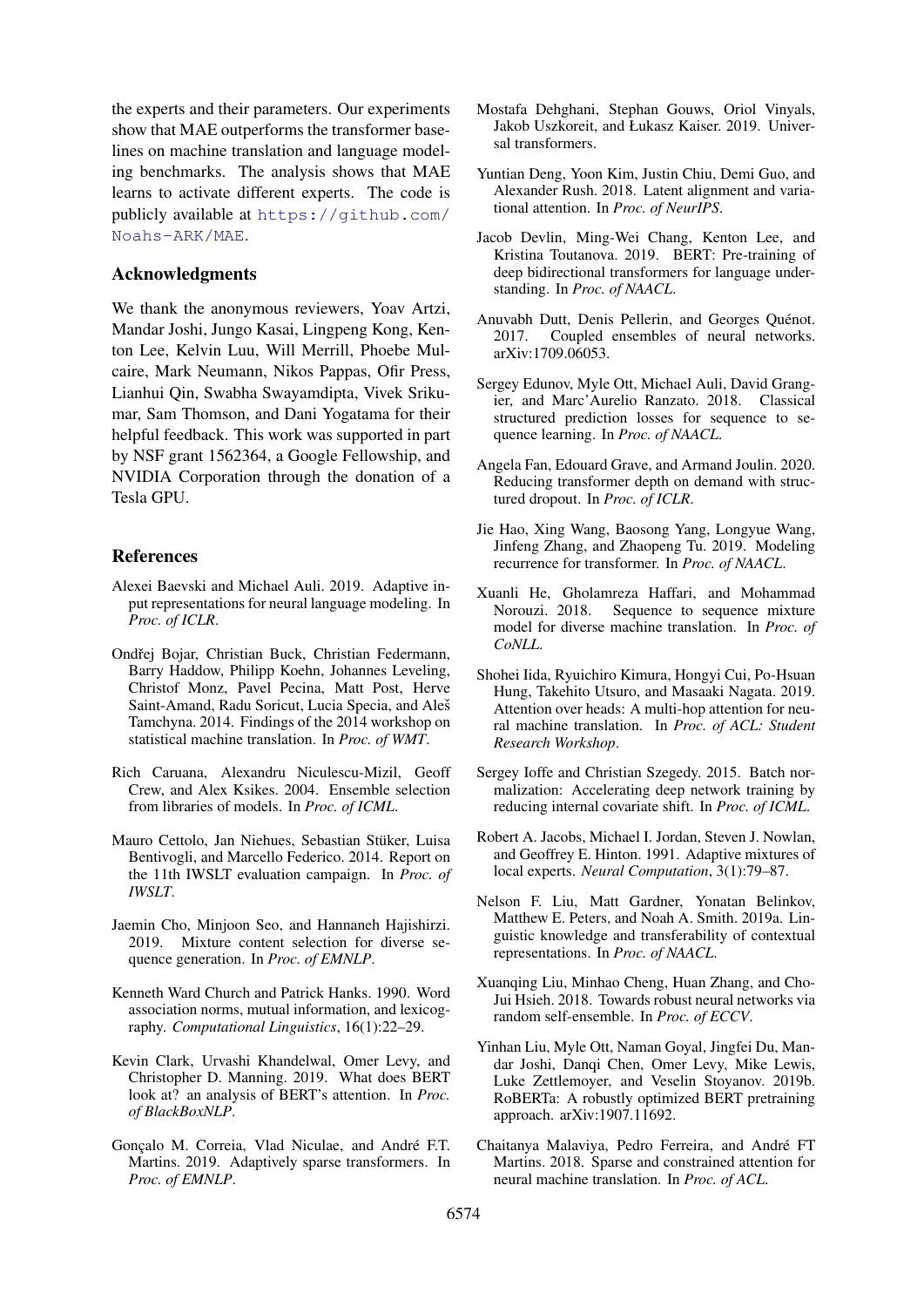- <span id="page-9-17"></span>Sameen Maruf, André FT Martins, and Gholamreza Haffari. 2019. Selective attention for context-aware neural machine translation. In *Proc. of NAACL*.
- <span id="page-9-14"></span>Stephen Merity, Caiming Xiong, James Bradbury, and Richard Socher. 2016. Pointer sentinel mixture models. arXiv:1609.07843.
- <span id="page-9-6"></span>Paul Michel, Omer Levy, and Graham Neubig. 2019. Are sixteen heads really better than one? In *Proc. of NeurIPS*.
- <span id="page-9-7"></span>Behnam Neyshabur, Ryota Tomioka, and Nathan Srebro. 2014. In search of the real inductive bias: On the role of implicit regularization in deep learning. In *Proc. of ICLR: Worshop Tack*.
- <span id="page-9-1"></span>Myle Ott, Sergey Edunov, David Grangier, and Michael Auli. 2018. Scaling neural machine translation. In *Proc. of WMT*.
- <span id="page-9-13"></span>Kishore Papineni, Salim Roukos, Todd Ward, and Wei jing Zhu. 2002. BLEU: a method for automatic evaluation of machine translation. In *Proc. of ACL*.
- <span id="page-9-15"></span>Matthew E. Peters, Mark Neumann, Mohit Iyyer, Matt Gardner, Christopher Clark, Kenton Lee, and Luke Zettlemoyer. 2018. Deep contextualized word representations. In *Proc. of NAACL*.
- <span id="page-9-2"></span>Alec Radford, Jeffrey Wu, Rewon Child, David Luan, Dario Amodei, and Ilya Sutskever. 2018. Language models are unsupervised multitask learners.
- <span id="page-9-12"></span>Rico Sennrich, Barry Haddow, and Alexandra Birch. 2016. Neural machine translation of rare words with subword units. In *Proc. of ACL*.
- <span id="page-9-18"></span>Peter Shaw, Jakob Uszkoreit, and Ashish Vaswani. 2018. Self-attention with relative position representations. In *Proc. of NAACL*.
- <span id="page-9-21"></span>Noam Shazeer, Azalia Mirhoseini, Krzysztof Maziarz, Andy Davis, Quoc Le, Geoffrey Hinton, and Jeff Dean. 2017. Outrageously large neural networks: The sparsely-gated mixture-of-experts layer. arXiv:1701.06538.
- <span id="page-9-10"></span>Tianxiao Shen, Myle Ott, Michael Auli, and Marc'Aurelio Ranzato. 2019. Mixture models for diverse machine translation: Tricks of the trade. In *Proc. of ICML*.
- <span id="page-9-9"></span>Daniel Soudry and Yair Carmon. 2016. No bad local minima: Data independent training error guarantees for multilayer neural networks. arXiv:1605.08361.
- <span id="page-9-11"></span>Nitish Srivastava, Geoffrey Hinton, Alex Krizhevsky, Ilya Sutskever, and Ruslan Salakhutdinov. 2014. Dropout: A simple way to prevent neural networks from overfitting. *JMLR*, 15(1):1929–1958.
- <span id="page-9-3"></span>Emma Strubell, Patrick Verga, Daniel Andor, David Weiss, and Andrew McCallum. 2018. Linguistically-informed self-attention for semantic role labeling. In *Proc. of EMNLP*.
- <span id="page-9-16"></span>Sainbayar Sukhbaatar, Edouard Grave, Piotr Bojanowski, and Armand Joulin. 2019. Adaptive attention span in transformers. In *Proc. of ACL*.
- <span id="page-9-20"></span>Ian Tenney, Dipanjan Das, and Ellie Pavlick. 2019. BERT rediscovers the classical NLP pipeline. In *Proc. of ACL*.
- <span id="page-9-0"></span>Ashish Vaswani, Noam Shazeer, Niki Parmar, Jakob Uszkoreit, Llion Jones, Aidan N. Gomez, Lukasz Kaiser, and Illia Polosukhin. 2017. Attention is all you need. In *Proc. of NeurIPS*.
- <span id="page-9-5"></span>Elena Voita, David Talbot, Fedor Moiseev, Rico Sennrich, and Ivan Titov. 2019. Analyzing multi-head self-attention: Specialized heads do the heavy lifting, the rest can be pruned. In *Proc. of ACL*.
- <span id="page-9-19"></span>Baosong Yang, Longyue Wang, Derek F. Wong, Lidia S. Chao, and Zhaopeng Tu. 2019a. Convolutional self-attention networks. In *Proc. of NAACL*.
- <span id="page-9-4"></span>Zhilin Yang, Zihang Dai, Yiming Yang, Jaime G. Carbonell, Ruslan Salakhutdinov, and Quoc V. Le. 2019b. XLNet: Generalized autoregressive pretraining for language understanding. arXiv:1906.08237.
- <span id="page-9-8"></span>Chiyuan Zhang, Samy Bengio, Moritz Hardt, Benjamin Recht, and Oriol Vinyals. 2016. Understanding deep learning requires rethinking generalization. In *Proc. of ICLR*.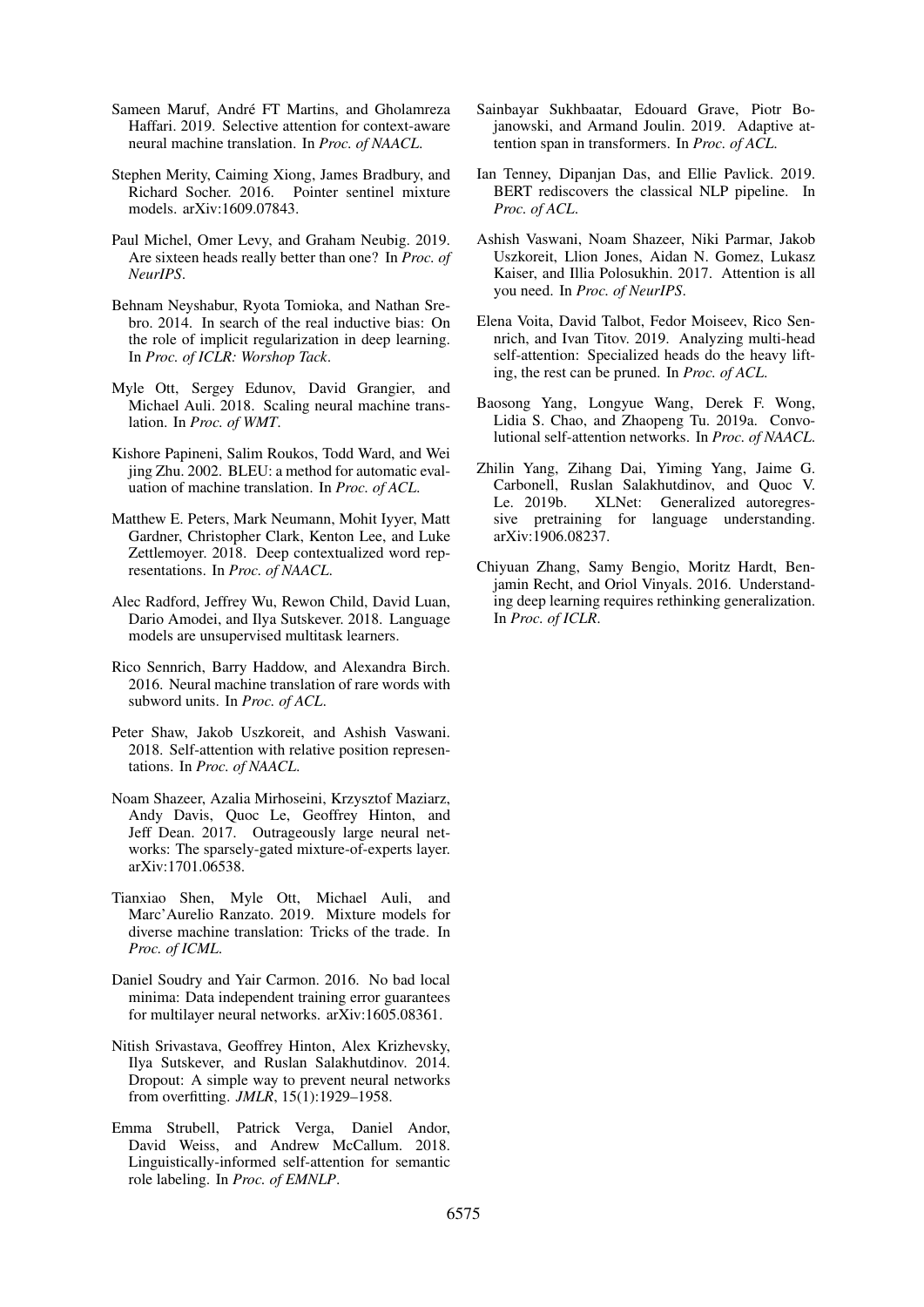# Appendices

#### <span id="page-10-0"></span>A Architectures and Implementations

Our model is implemented using the PyTorch toolkit and the fairseq codebase.<sup>[19](#page-10-3)</sup>

Machine translation with WMT'14 Our BASE model in this experiment is the transformer-base by [Vaswani et al.](#page-9-0) [\(2017\)](#page-9-0). Its encoder and decoder are both of 6 transformer layers. Each multi-head attention layer is of hidden size 512, and uses 8 attention heads; the hidden dimensions for the feed forward networks are 2,048. We follow issue #346 of the fairseq's GitHub repository to replicate the results by [Vaswani et al.](#page-9-0)  $(2017).^{20}$  $(2017).^{20}$  $(2017).^{20}$  $(2017).^{20}$  When training MAE, we mostly use the same hyperparameters, with the only exception being that we warmup the learning rate for 8,000 updates, instead of  $4,000$ <sup>[21](#page-10-5)</sup>

At evaluation time, we apply early stopping based on development set loss, and then average the most recent 5 checkpoints of the model, following [Vaswani et al.](#page-9-0) [\(2017\)](#page-9-0).

Machine translation with IWSLT'14. The BASE model in this experiment is due to the fairseq codebase.<sup>[22](#page-10-6)</sup> It mostly follows the transformer-base architecture, but uses a larger dropout rate (0.3 vs. 0.1), a smaller feed forward network hidden size (1,024 vs. 2,048), and a larger weight decay ( $10^{-4}$  vs. 0). We use 8,000 warmup updates.

Language modeling with WikiText-103. For the BASE model, we follow the model by [Baevski](#page-8-0) [and Auli](#page-8-0) [\(2019\)](#page-8-0). The learning rate is warmed up for 240, 000 steps.

For all three experiments, the gating functions in our MAE model and the NOBCD baseline are implemented as tanh-MLPs. They have 256 hidden dimensions. We apply a batch normalization [\(Ioffe and Szegedy,](#page-8-22) [2015\)](#page-8-22) to the input to the MLPs. We can see that the gating functions only have a small amount of parameters, accounting for less than 5% parameters of the full MAE model. A dropout of 0.1 is applied to the output of the first layer. No weight decay is used.  $\phi$  are updated using SGD with a fixed learning rate 1, separate from the one for the rest part of the models. This aims to avoid using momentum-based optimizing algorithms (e.g., Adam) for the gating functions, which we empirically find helps alleviate the "rich" gets richer" degeneracy.<sup>[23](#page-10-7)</sup>

In the language modeling experiment, most recent 100 input vectors are averaged and then fed into the gating functions; while we average all the input vectors in the machine translation as the inputs to  $\mathbf{g}(\cdot; \boldsymbol{\phi})$ .

## <span id="page-10-1"></span>B Learning Curve Comparison for MAE and NOBCD

In §[3](#page-2-1) (footnote [4\)](#page-2-2) we discuss an overfitting issue by jointly updating the experts and the gating function. This section empirically studies it. We compare the learning curves of BASE, NOBCD, and MAE-7 trained on the IWSLT14 dataset, plotted in Figure [3.](#page-11-0) The models are described in §[4.1.](#page-3-7) We tune dropout and  $\ell_2$  regularization based on development performance. Other hyperparameters are the same for the compared models.

The training loss for NOBCD decreases much faster than BASE; however, on the development set, it never outperforms BASE, and the development loss starts increasing after epoch 40. MAE-7 finds a nice middle ground in terms of training loss. It outperforms both BASE and NOBCD on the validation set. This provides further evidence for the importance of BCD training.

## <span id="page-10-2"></span>C Addtional Results for §[5.1](#page-5-1)

§[5.1](#page-5-1) describes a experiment with the MAE-7 model where we attribute the development instances of WMT14 to the experts maximizing the gating weights. Table [8](#page-11-1) presents more results. The number of instances each expert receives is relatively balanced, and the trend is consistent across different layers.

<span id="page-10-3"></span><sup>19</sup><https://pytorch.org/>; [https://github.](https://github.com/pytorch/fairseq) [com/pytorch/fairseq](https://github.com/pytorch/fairseq)

<span id="page-10-4"></span><sup>20</sup>[https://github.com/pytorch/fairseq/](https://github.com/pytorch/fairseq/issues/346) [issues/346](https://github.com/pytorch/fairseq/issues/346)

<span id="page-10-5"></span> $^{21}$ Due to the randomness in random expert selection, we find that warming up learning rate more slowly helps stabilize early training.

<span id="page-10-6"></span><sup>22</sup>[https://github.com/pytorch/fairseq/](https://github.com/pytorch/fairseq/tree/master/examples/translation) [tree/master/examples/translation](https://github.com/pytorch/fairseq/tree/master/examples/translation)

<span id="page-10-7"></span> $23$ It is not entirely clear to us why using momentum-based optimization algorithms to learn the gating functions leads to degenerate solutions more often. One possible reason is that the accumulated momentum steers the gating functions to keeping selecting the experts they pick at the early stage of training.